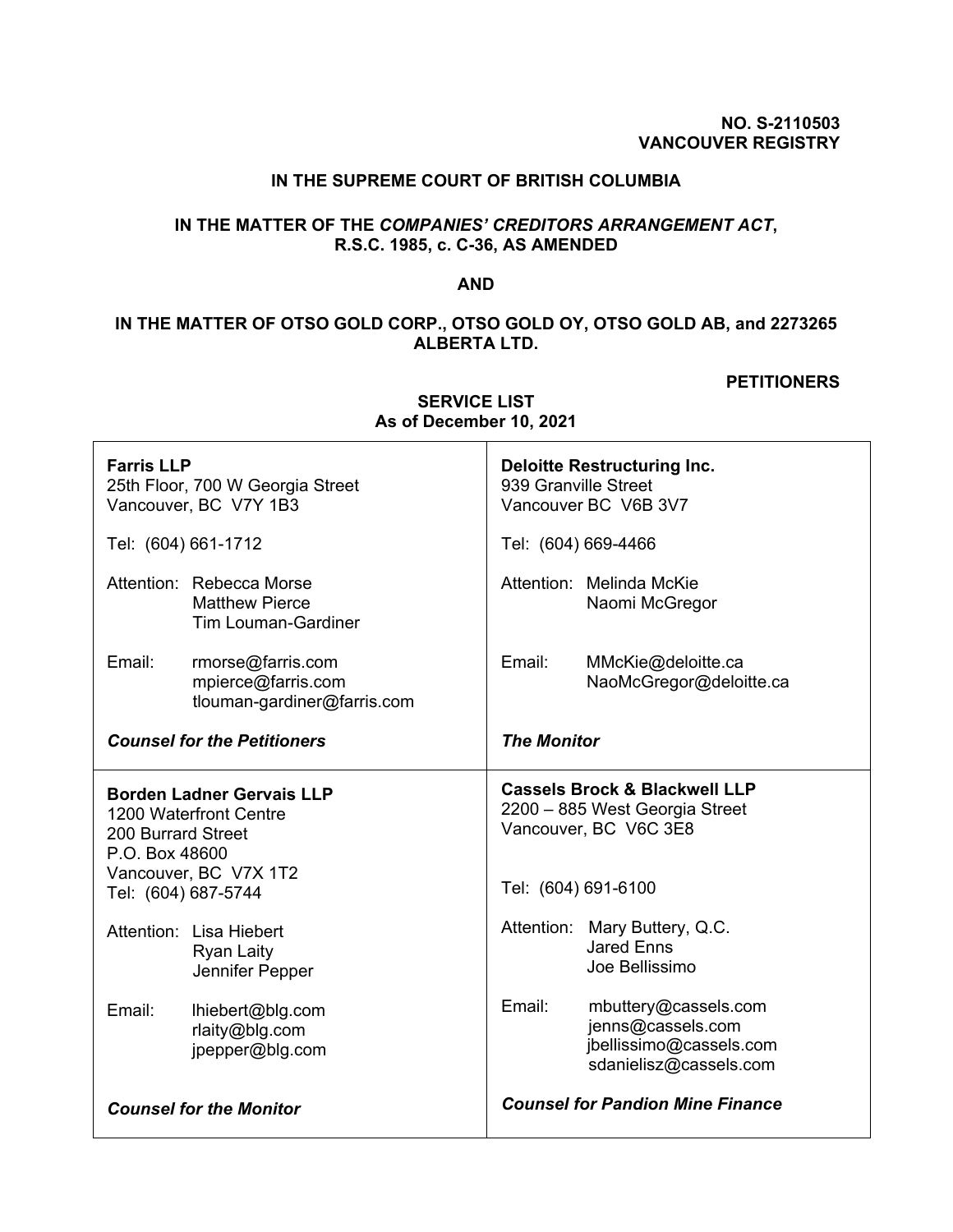| Osler, Hoskin & Harcourt LLP<br>100 King Street West<br>1 First Canadian Place<br>Suite 6200, P.O. Box 50<br>Toronto ON M5X 1B8<br>Tel: (416) 862-4908 |                                                                | <b>McMillan LLP</b><br>1055 W Georgia Street<br><b>Suite 1500</b><br>PO Box 11117<br>Vancouver BC V6E 4N7<br>Tel: (236) 826-3022 |                      |
|--------------------------------------------------------------------------------------------------------------------------------------------------------|----------------------------------------------------------------|----------------------------------------------------------------------------------------------------------------------------------|----------------------|
| Attention:                                                                                                                                             | Marc Wasserman<br>Kathryn Esaw<br>Justin Kanji                 | <b>Attention: Vicki Tickle</b>                                                                                                   |                      |
| Email:                                                                                                                                                 | MWasserman@osler.com<br>kesaw@osler.com<br>jkanji@osler.com    |                                                                                                                                  |                      |
| <b>White &amp; Case LLP</b><br>1221 Avenue of the Americas<br>New York, NY,<br>USA 10020-1095<br>Tel: 1 (212) 819-8508, 1 (212) 819-8293               |                                                                | <b>Harris &amp; Company LLP</b><br>14th Floor, 550 Burrard Street<br>Vancouver, B C V6C 2B5<br>Tel: (778) 328 2548               |                      |
| Attention:                                                                                                                                             | <b>Oliver Wright</b><br><b>Gabrielle Goodrow</b>               | Attention:                                                                                                                       | Hein Poulus, Q.C.    |
| Email:                                                                                                                                                 | oliver.wright@whitecase.com<br>gabrielle.goodrow@whitecase.com | Email:                                                                                                                           | hpoulus@harrisco.com |
| <b>Counsel for Blackrock</b>                                                                                                                           |                                                                | <b>Counsel for Westech International Pty Ltd.</b><br>and Lionsbridge Capital Pty Ltd.                                            |                      |